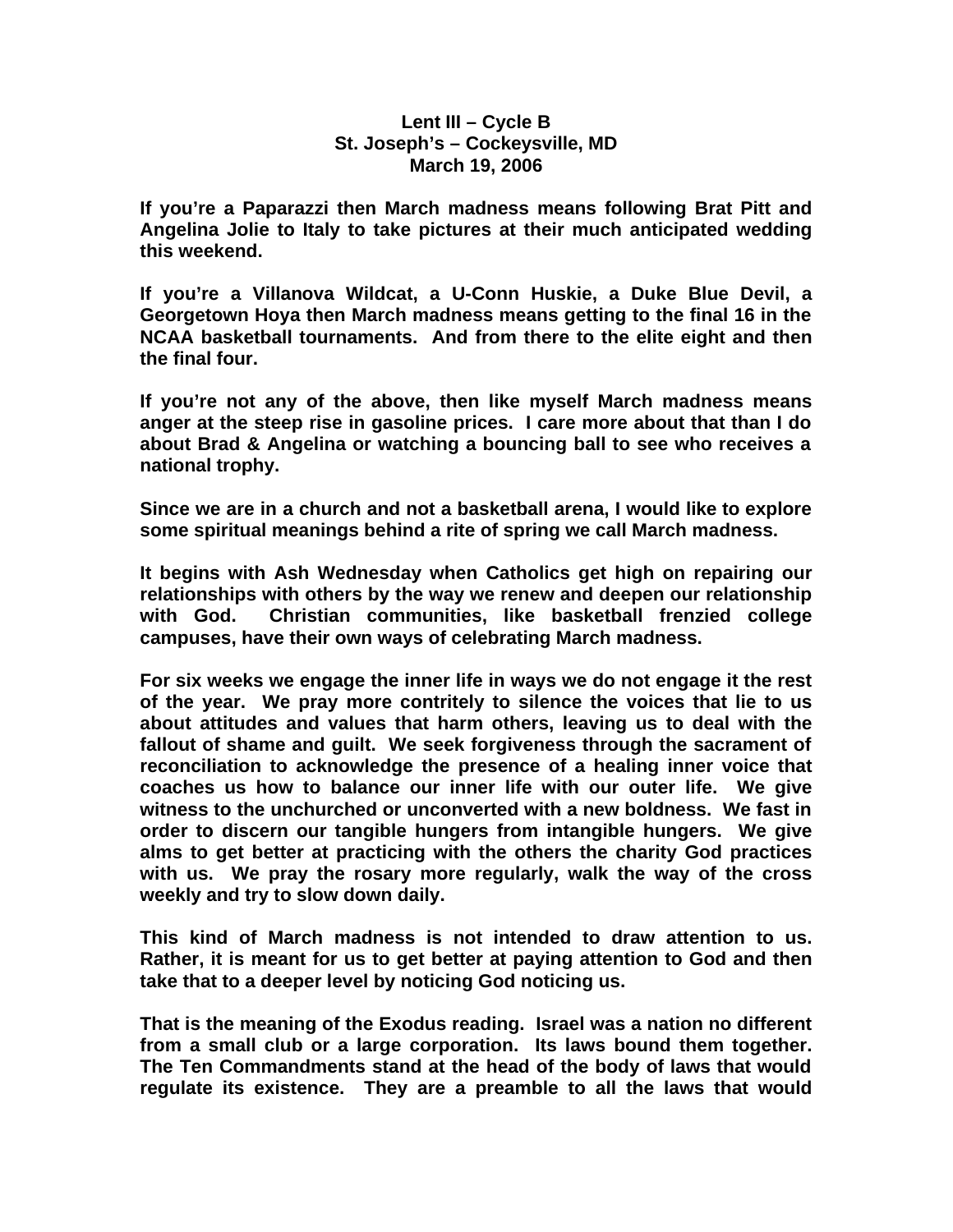**follow, and are more like the Preamble to our own Constitution. "We the People…" opens the document to which we trace our own existence as the U.S.A. "I, the Lord am your God…." Opens the document to which Israel, and the whole history of salvation, including the Church, can trace its existence.** 

**The Ten Commandments are a way of saying, "We, the People of God," are established as a nation belonging to God, and secured by respect for others who are his special possession. This covenant, written in stone, is what Israel carried with them to the Promised Land. It was the monument that drew them back into focus as the chosen people of God whenever they lost that focus.**

**In the gospel reading the stone tablets have been replaced with the presence of the Son of God in Jesus. For John the evangelist, Jesus will be the** *sign* **of God's presence in the world. He reveals the God who lies beneath the sign. Jesus himself is the very "place" where God is found, the New Temple.** 

**Some do not see who Jesus really is. This triggers his anger, his mad act of cleaning out the temple of merchants and money-changers. The Jewish Passover was not the event to desecrate the temple. Crowds engaging in selling de-focused them from having hearts rightly disposed on the purpose of the temple, namely to pray, offer worship and renew their relationship to God. Jesus used this occasion to teach a new lesson, namely, he is the Temple that will be "raised up" from the dead. He is the new place where we can meet and be with God. Like the crowd in the story some of us believe in him, some of us only have partial faith in him and some of us still need signs.** 

**That is what a retreat is for. That is why I have returned. For the next four days I will lead you and walk with you through a spiritual experience called a retreat. We're going to use your patron saint, Joseph, to access God. Joseph the caregiver, Joseph the dreamer, and Joseph the promise keeper are the themes we're going to celebrate as a way of renewing our relationship with God. This is a necessary step in repairing our relationships with others.**

**The retreat services in the morning will follow the 8:30 AM daily Mass Monday – Wednesday. The services in the evening will be at 7:30 PM. Monday evening will be a festival Mass in honor of the feast day of St. Joseph. There will be silence, singing, scripture reading, preaching, faith sharing.** 

**There is an old Sufi saying:** *"We do not see things as they are, we see things as we are."* **This Lent, let these words take root in you so that you**